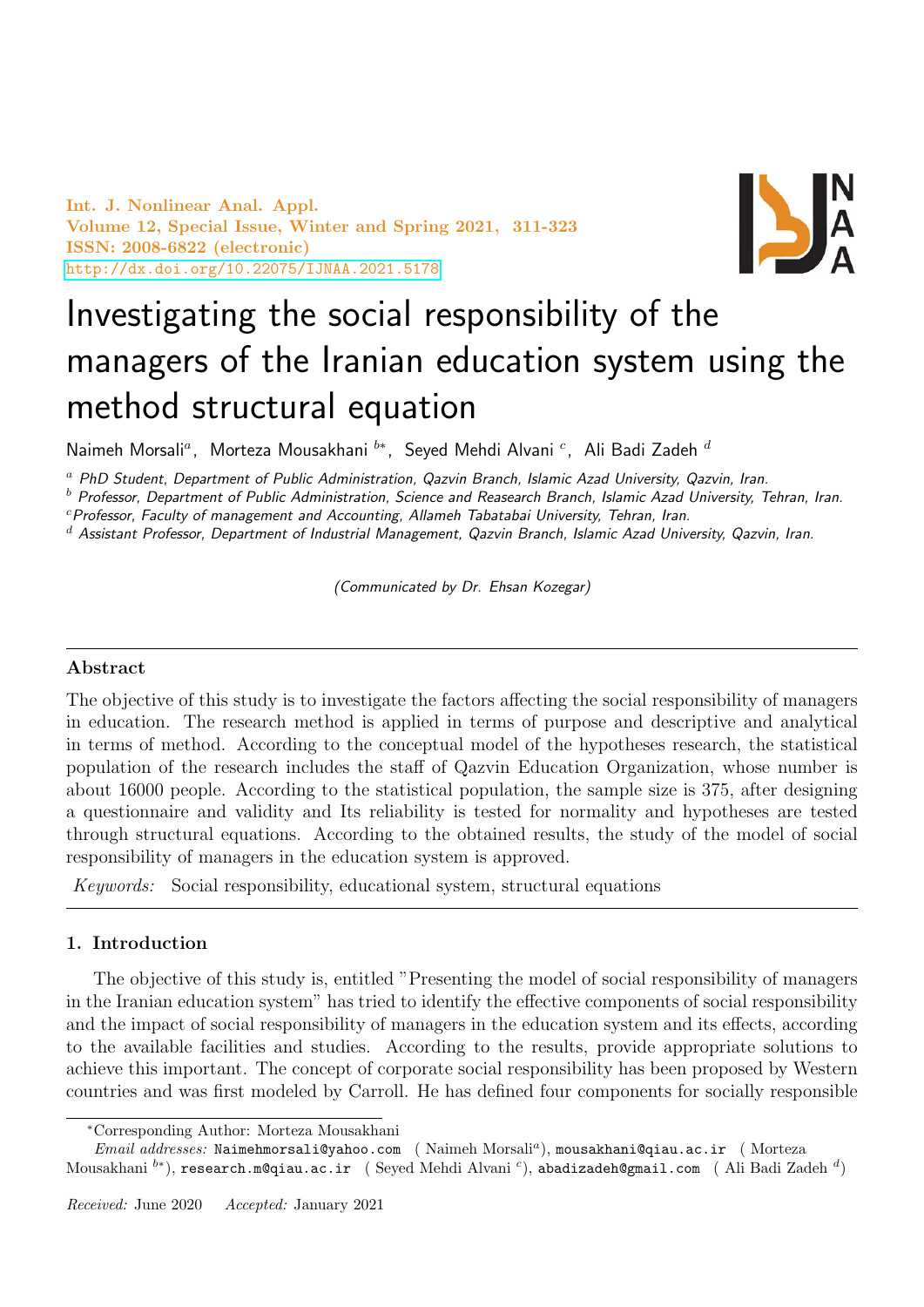organization that include moral, humanitarian, economic and legal responsibilities (Carroll, 1991). But in Eastern countries, it has many applications and fans, which in some of these countries due to the religiosity of laws and the existence of concepts of social responsibility in religions, especially Islam, and attention to the principles and human behavior in organizations and society and the emphasis on responsibility. Human society in society needs to be studied in this tangible field (Fadila et al., 2015). Since the emergence of social responsibility in response to developments and challenges such as globalization (Carroll et al., 2006), given the environmental challenges that our country Iran is facing in the last decade, crises such as: water crisis , Deforestation and other natural resources and extinction of native animals and environmental pollution, etc. What is needed in the management of our country is the attention of organizations and companies to training social responsibility to employees rather than companies and organizations and Also, all the resources in the country in the present and in the future can continue to live in a safe environment so that we can see its sustainable development due to the long-term economy of the society (Morsali et al., 2010), including the role of universities and organizations. Educational materials are very important.

#### 2. Theoretical Framework

Social responsibility of organizations and social reporting has become vital for companies due to increasing social awareness about the effects of companies on society and the environment. Gaining social acceptance has stimulated an increasing number of companies to report on the implementation of corporate social responsibility (Amran et al., 2017). In the current state of economic crisis, in which investors and consumers have lost confidence in the effectiveness of companies, managers in most industries face the challenge of improving their corporate image as well as regaining trust through the development of attractive corporate personalities.To this end, companies have recently focused on improving corporate social responsibility (MacDonald and Lai, 2011). Since the beginning of the Wall Street movement in the United States and the European Union, the general view has been that it is a major factor in the movement and the dissatisfaction caused by the global economic crisis. Some believe that a major part of this crisis has been caused by the inattention of organizations to social responsibilities by banks and credit institutions and other educational institutions and organizations towards society (Crane et al., 2008). The function of education in the world is to transfer past and present experiences to build the future. In education, in addition to individual functions, social, economic and cultural functions must be transferred to students.

According to the Vision 1404 document, Iran should be ranked first in the region, and since the development and progress of any country depends on the function of education, for this purpose, education is the main center for creating the future world of each country. And Badiezadeh, 2015) According to the statistics provided by the World Bank from 2015 to 2016, out of 140 countries surveyed, Iran is ranked 74th in the field of education and in the ranking, it is among the countries that are lower than the world rankings in many indicators. This rating is a bit thought-provoking. We are ranked 91st in terms of school management and 120th in terms of Internet access index. If we want to grow in all fields and have human resource development, we must cover our weaknesses in the field of management to get closer to global indicators. (Badizadeh and Morsali, 1397).

In general, the issue and concept of corporate social responsibility in recent years due to the growth of NGOs, protest movements against corporate power, increasing social awareness, the development of capital markets, the expansion of public companies and financial and moral scandals. Large corporations have become the dominant paradigm in the management space of organizations and companies and scientific and educational institutions. (Doug Turker, 2015). The concept of corporate social responsibility has been proposed by Western countries and was first modeled by Carroll. He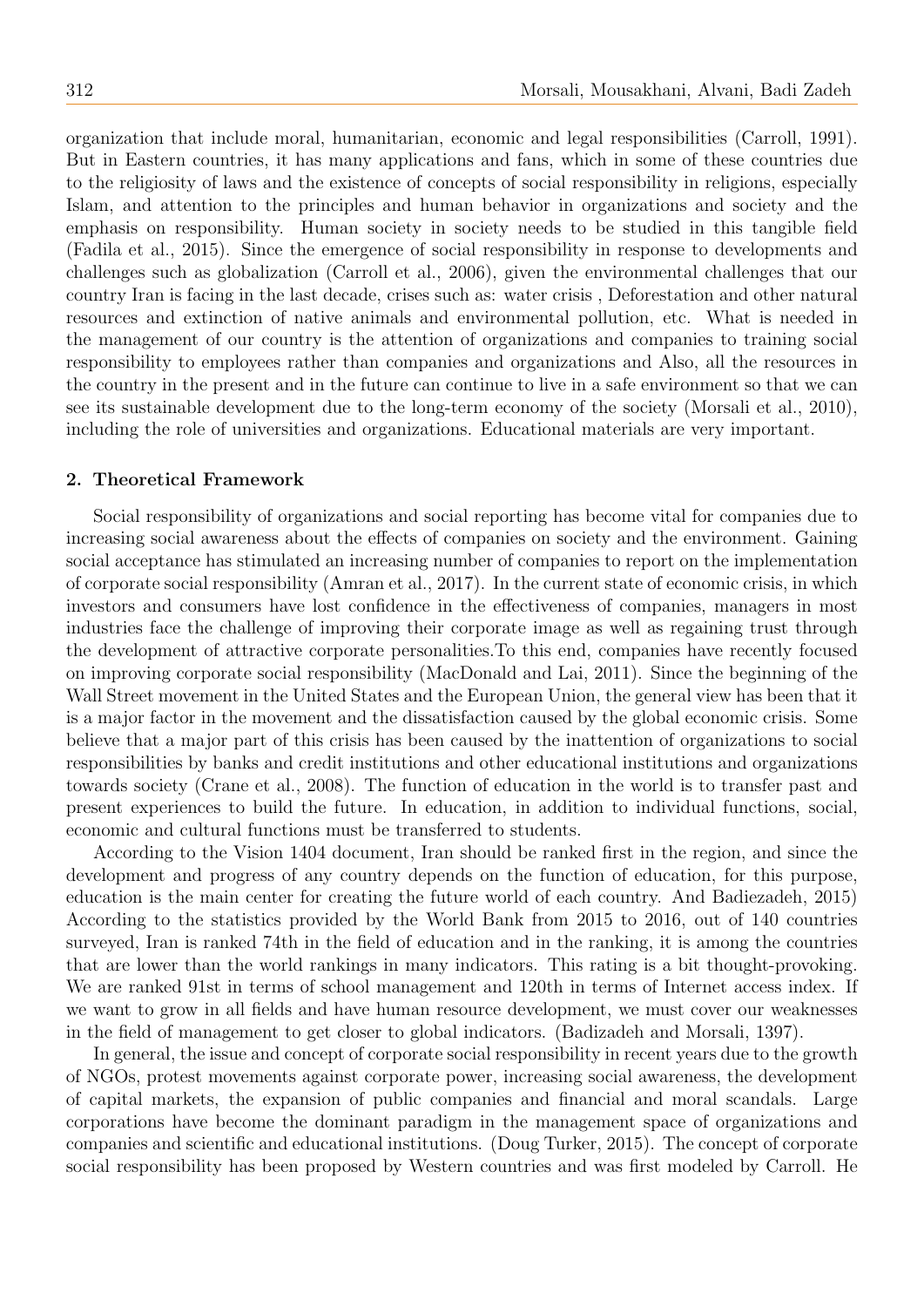has defined four components for socially responsible organization that include moral, humanitarian, economic and legal responsibilities (Carroll, 1991). But in Eastern countries, it has many applications and fans, which in some of these countries due to the religiosity of laws and the existence of concepts of social responsibility in religions, especially Islam, and attention to the principles and human behavior in organizations and society and the emphasis on responsibility. Socialization of human beings in society needs to be studied in this tangible field. (Fadila et al., 2015).

Since the emergence of social responsibility is in response to developments and challenges such as globalization (Carroll et al., 2006), given the environmental challenges that our country Iran is facing in the last decade, crises such as: Water crisis, destruction of forests and other natural resources and extinction of native animals and environmental pollution, etc. What is needed in the foundations of our country's management is the attention of organizations and companies to training social responsibility to employees rather than companies and organizations And all the resources available in the country in the present and in the future can continue to live in a safe environment to witness its sustainable development due to the long-term economy of the society, among which the role of universities and educational organizations is very important .

#### 3. Literature Review

Every society has had to meet some basic needs such as economic needs, birth rate, education and creating public order and security in order to survive. Therefore, in order to meet these needs, institutions such as family, education, etc. have been gradually created. Among the social institutions, the institution of education is several thousand years old. Therefore, education is the most important social institution that emerges from the context of society and at the same time is its builder and developer, and its impact on the development of society is quite palpable. Education has taken on great responsibilities for achieving individual and social goals and has been considered as the best opportunity for the development of human talents by education professionals and professionals (Shahdosti, 2011).

The challenge of globalization and also following the realization of the will of the Islamic Republic of Iran for sustainable development and the realization of goals and prospects in the global arena, requires special preparations and foundations and to achieve these goals, achieve the desired goals and achieve such goals. It will not be achieved and this work is subject to the formation of sets of presuppositions and normative, cultural and social patterns. Otherwise, the country will face many problems in the implementation of development programs and the expected results and harm. It will follow, among these requirements and preconditions that have been emphasized in today's world, attention to social responsibility and obligations of firms and companies and organizations active in the field of industry, trade, economy, services and education, as well as the acceptance of this Responsibility is by their employees, which means that this mission, while pursuing their lucrative goals, must serve the general goals and aspirations of society and the social system. In non-profit institutions, including universities, this role is more important in In addition to the issue that in addition to respecting the rights of relevant persons and institutions, it is obliged Be able to provide a wide range of services that are in the public interest for the community and strive to implement this responsibility by establishing justice among stakeholders (Yund et al., 2015).

#### 4. Social Responsibility

The term corporate social responsibility is defined by three terms: corporation, community and responsibility. Thus, corporate social responsibility can be seen as the activity of a responsible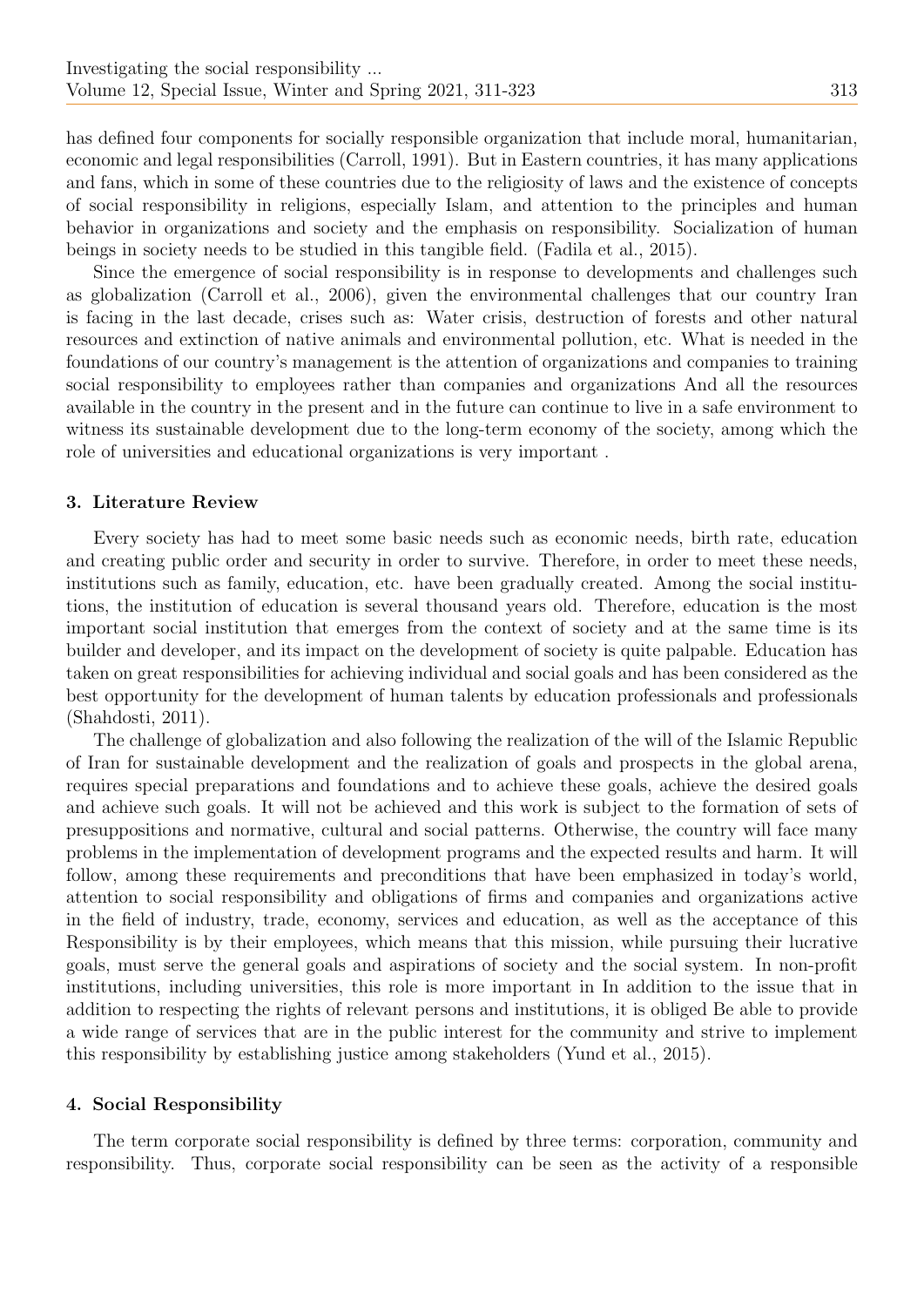business or company that cares for the community where they operate (Zhu and Tan, 2008). Smith sees corporate social responsibility as a process of wealth creation, enhancing a company's competitive advantage, and maximizing the value of wealth created for the community, which is generally the business's commitment to the quality of life of employees, customers, the local community, and the community. Considers Society for Sustainable Economic Development (Holm and Watt, 2003).

Corporate social responsibility is often divided into economic, social, and environmental classes, similar to the general concept of sustainable development. According to the definition of the Global Center for Sustainable Business Development, corporate social responsibility is defined as the business commitment to sustainable economic development, working with employees, family, local community and society in general to improve the quality of life (Karana et al., 2004). The social responsibility of the organization has been the subject of study in universities for more than six decades (Tingchi Liu et al., 2015), but in the last decade a lot of research has been done in this field (Anadol et al., 2015). Today, the attractiveness of any company is defined based on people's perception of the core values of the company and its social characteristics (Hui Tsai et al., 2015). The development of social responsibility in Iran is strongly related to the increasing pressure caused by fierce competition in the country's market, so most manufacturing and service organizations look at it from a strategic angle to improve their company's identity, which can increase market share. On the other hand, in recent years, the government has begun to privatize more state-owned industries and sees social responsibility as a way to hand over parts of society to the private sector and increase cooperation in the international arena (Valim Mohammadi, 2011).

The importance of corporate social responsibility is increasing. It has strategic consequences for companies. Large corporations invest heavily in social responsibility measures. The tendency to invest in social responsibility shows that this is not a cost, constraint or the right thing to do, but a source of competitive advantage (Tahsio, 2011). Corporate social responsibility is a concept that has no universally accepted definition of a unit (Freeman et al., 2011). Recent studies have also shown that consensual responsibility increasingly supports the culture, society and economy that govern society (Azmat, 2010). Social responsibility is a coping strategy to respond to social, environmental and sustainable development concerns (Hedayger, 2010). Researchers identify social responsibility as a valuable value that affects democracy and a democratic society (Apaidin et al., 2010). Holme defines social responsibility as the customer's perception of increased ethical behaviors among employees and the growth of member excellence (Linktom et al., 2010). Corporate social responsibility is an essential element in creating and maintaining companies' reputation, which is referred to in strategic resources as a company's competitive advantage (Park et al., 2014).

#### 5. Research background

Philip et al. (2019) examined the capabilities of aviation value chain and social responsibility performance: The relationship between social responsibility leadership and a culture of social responsibility with social responsibility performance, customer satisfaction and financial performance. This research also examines other business considerations. Strong and contemporary, like culture and leadership, it is concentrated in an environment of social responsibility. Three carriers in the aviation industry in the US and Asia-Pacific markets have been analyzed and some of the academic and managerial implications have been discussed. Findings of this study on the importance of culture and promotion of culture and leadership of social responsibility has a positive effect on the performance of social responsibility, which can improve other aspects of company performance, especially customer satisfaction and financial performance. Hence, this research provides incentives for managers to invest in social responsibility in the pursuit of sustainable performance. Based on the hypothesis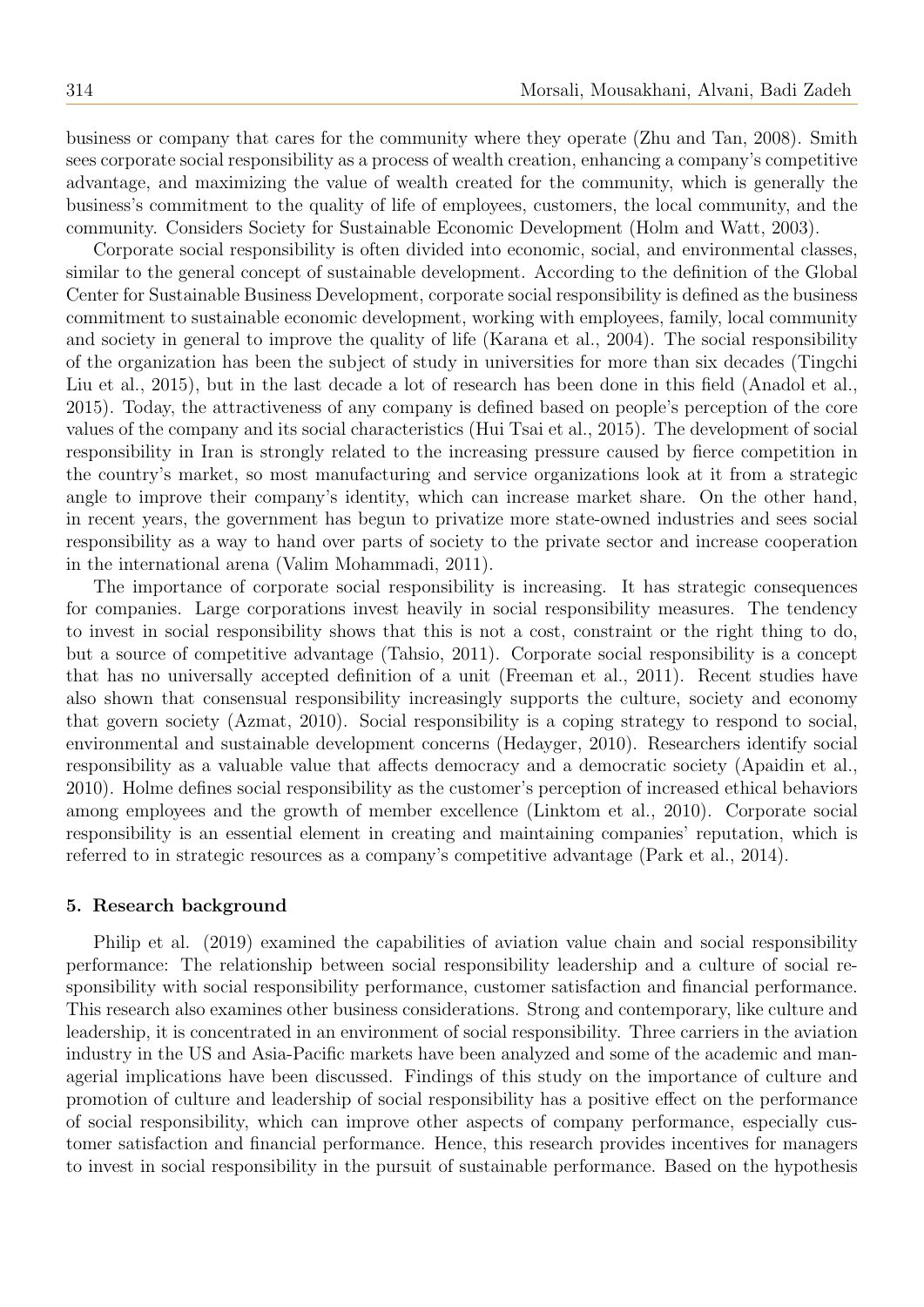that firms achieve sustainable performance and ultimately financial performance by identifying value chain capabilities such as social responsibility and social responsibility, the findings of this study show that there is a strong need for sustainable company performance in the environment. Currently, this can only be achieved by social responsibility leaders who can apply value-creating concepts through a strong culture of social responsibility, where this approach is embedded in core business. This research is genuine because it is perhaps one of the first studies to examine the relationship between structures of social responsibility related to leadership, culture, and performance.

Dariush et al. (2018) examined the key activities of social responsibility in charitable foundations. The results of data analysis showed that communication, workplace, environment and market are the key effective activities of social responsibility in charitable foundations.

Zai et al. (2017) examined social responsibility, customer satisfaction and financial performance. In order to collect data, a questionnaire was distributed among 238 Chinese companies. ROA index was used to measure performance. The results of data analysis using regression showed that Social responsibility has a positive and significant effect on customer satisfaction and return on assets.

Rahman et al. (2016) investigated the effect of social responsibility on customers' behavioral response after improving the quality of service, a questionnaire was distributed among 336 hotel customers, Emos software was used to analyze the data and the results of structural equation analysis show As social responsibility has a significant effect on service improvement, social responsibility has an effect on customer loyalty and trust, and social responsibility has a mediating role on customer loyalty and trust after customer service failure.

Rahman et al. (2016) investigated the effect of social responsibility on customers' behavioral response after improving the quality of service, a questionnaire was distributed among 336 hotel customers, Emos software was used to analyze the data and the results of equation analysis were used. Structurally, social responsibility has a significant effect on service improvement, social responsibility has an impact on customer loyalty and trust, and social responsibility has a mediating role on customer loyalty and trust after customer service failure.

Kazempour et al. (2015) examined the relationship between social responsibility and social services in government organizations. The statistical population is all employees of the departments of tax affairs, labor and social welfare, welfare, municipality and social security. According to Cochran's formula, a sample of 384 people from the community were selected by available random sampling. Data collection tools were a standard questionnaire (social responsibility) and researcher-made (social services) whose validity was confirmed by experts and the reliability of all research variables was confirmed using Cronbach's alpha coefficient (Cronbach's alpha of all variables was calculated above 0.7). Lisrel and Spss software were used to analyze the data. Findings showed that social responsibility has a positive and significant effect on social services and also the dimensions of social responsibility (economic, legal, moral and humanitarian responsibility) with a coefficient of 0.80, 0.65, 0.93 and 0.74, respectively. It has meaning on social services.

Asadi et al. (2016) investigated the effect of social responsibility components on service quality. This study is a descriptive-survey method and Spss software has been used to perform its calculations. The statistical population of the present study consisted of the staff of the third police station in Tehran and using random sampling method, 99 of them were assessed and tested. Data collection tool was used to collect data and information. The results showed that the reliability of the questionnaire was assessed. With Cronbach's alpha coefficient of 0.925 and its validity, with confirmation of questions by approved professors and after analysis at 99% confidence level, there is a significant relationship between some components of social responsibility and quality of law enforcement services and among the components studied. Customers' actions had the most impact and moral responsibility had the least impact. The effect of social responsibility components on the quality of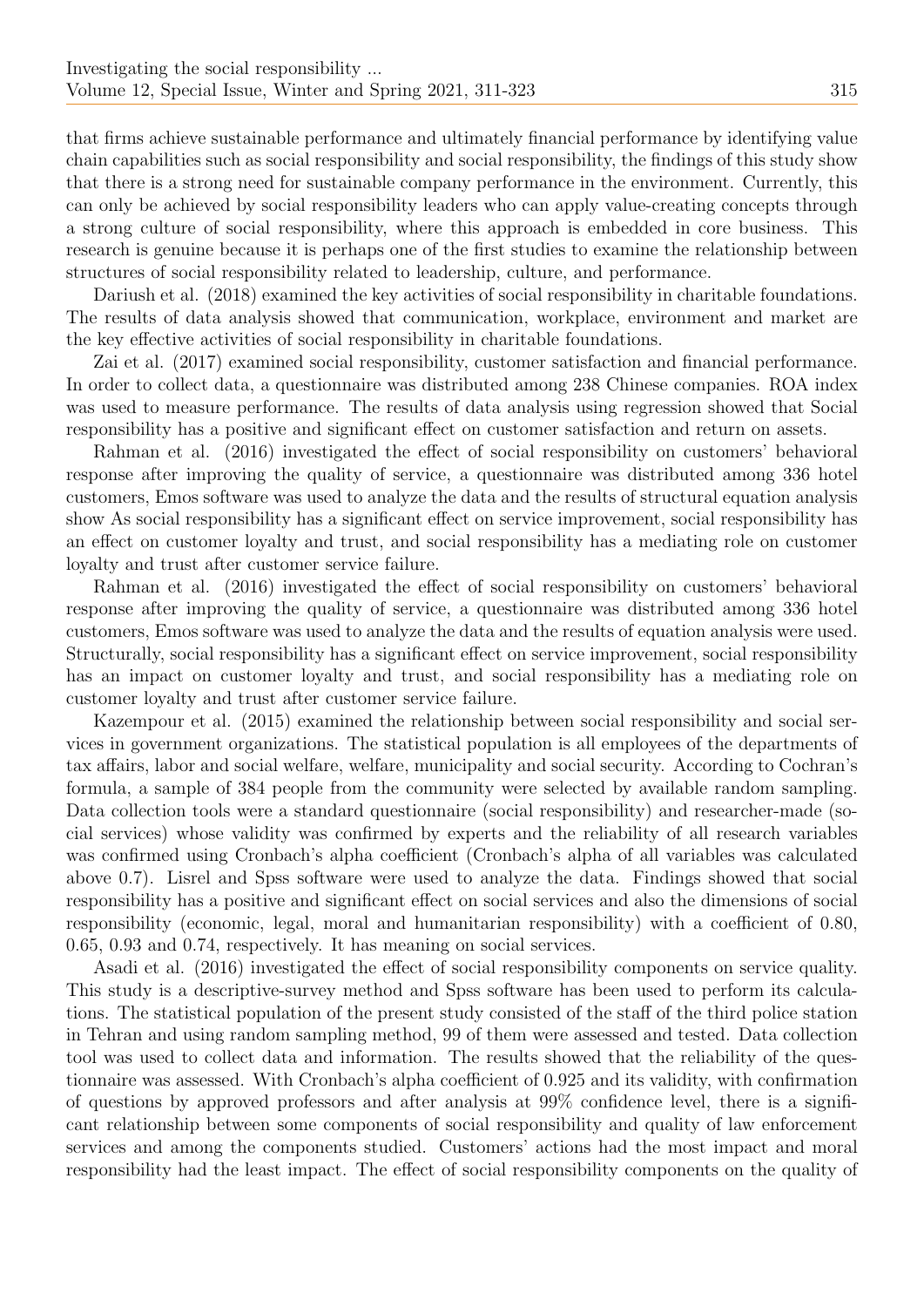law enforcement services means that based on changes in social responsibility components, it is well possible to measure the change in the quality of law enforcement services. The results showed that the components of social responsibility have a positive and significant effect on the quality of law enforcement services and in other words, the police organization, no matter how much it cares about its social responsibility, directly affects the quality of law enforcement services.

Kheiri et al. (2013) investigated the effect of social responsibility and market orientation on performance and competitive advantage in selected branches of Bank D in Tehran. This study seeks to investigate 16 hypotheses, of which 6 hypotheses have been confirmed, which are: the effect of responsibility Social on competitive advantage, Corporate identity management, Company image attractiveness, Impact of market orientation on performance, Social responsibility, Impact of corporate identity management on identifying corporate stakeholders, Impact of corporate image attractiveness on competitive advantage, Impact of social responsibility on corporate identity management The statistical population used in this study is the heads, deputies and experts of Bank D branches in Tehran, which is 123 people. The sampling method is stratified and the sample size is 93. Also, descriptive and inferential statistics, SPSS and LISREL software and structural equation modeling (SEM) were used to analyze the data.

Hajipour et al. (2013) investigated the effect of market orientation and social responsibility on organizational performance. The statistical population of the study included all exporting and importing companies from the customs of the Islamic Republic of Iran. A questionnaire was used to test the hypotheses of this study and collect the necessary data. Questionnaires were distributed among 396 representatives of exporting and importing companies from four areas of customs supervision, including the provinces of Hormozgan, Khuzestan, Sistan and Baluchestan and Bushehr, and were collected and completed. Data were analyzed using LISREL and SPSS software. The results of data analysis showed that the impact of market orientation on social responsibility is positive and significant. Also, both market orientation and social responsibility had a positive and significant relationship with organizational performance. In addition, the test results of the model also showed that the model has a good fit.

#### 6. Methodology

Because research is classified into different types according to different perspectives and criteria such as purpose, subject, method and the like. According to a division, the research method can be classified into quantitative and qualitative methods. In the present study, we have used both methods. These two categories of methods are complementary to each other and can be used to identify phenomena (Sarukhani, 2005).

Each research is evaluated from two aspects: one for its work or the external purpose of the research and the other for the diversity of the study. Also, scientific research can be divided into two categories based on how to obtain the required data (research design). Descriptive and experimental research divided. Our research was not experimental because in order to establish a causal relationship between two or more variables, experimental designs were not used and it is a descriptive research and includes a set of methods that aim to describe the effective factors related to responsibility. Social is the masters. Descriptive research has been divided into survey, correlation, case study action, post-event (comparative causal). (Alam Tabriz and Tabrizi, 2013).

This research is an applied research in terms of purpose. In fact, the purpose of this study is to develop applied knowledge in a specific field. Also, this research is exploratory and descriptive in terms of the characteristics of the research subject, it is a survey study in terms of data collection time and it is a field research in terms of data collection. A questionnaire was used.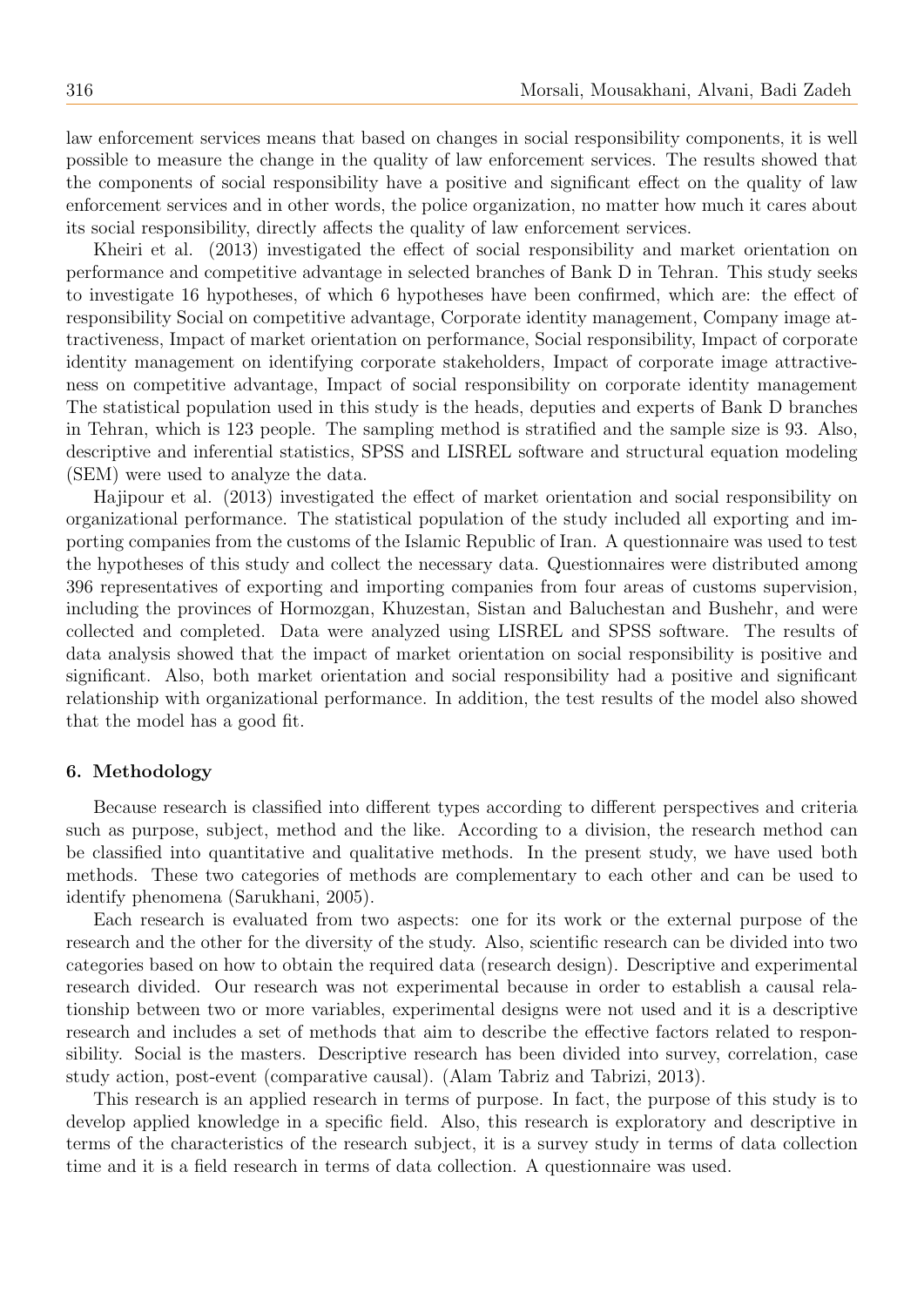# 7. Statistical Society

The statistical population of the research in a quantitative stage includes education teachers of Qazvin province, which is about 16,000 people, using simple random random sampling method and questionnaire, the required data have been collected. Sample volume for the community through Cochran's formula 375 people have been identified.

# 8. Conceptual Model



Figure 1: Conceptual model extracted from the Grand Theory method

# 9. Data Analysis

## 9.1. Research results and findings

As can be seen in Table 1, out of a total of 375 statistical samples, most of the sample are in the age range of 40-50 years and the lowest are in the age group up to 30 years, and in terms of education level, the results showed about 8 / 60% of the respondents with the highest frequency have a bachelor's degree and an income of 3-5 million. In addition, the highest percentage of the sample are married and female.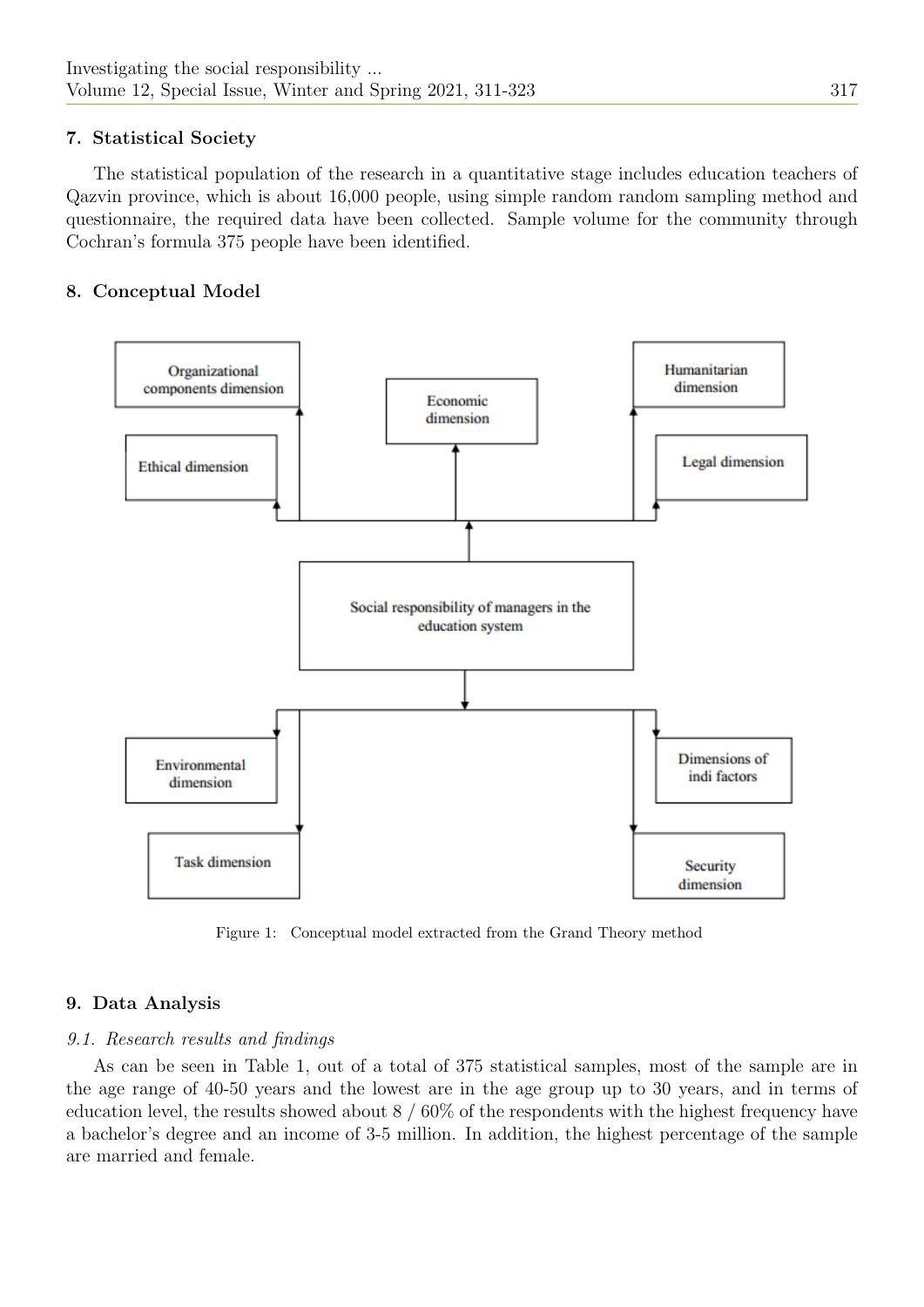| rable 1: Demographic<br>Age |                             |                          |  |  |  |
|-----------------------------|-----------------------------|--------------------------|--|--|--|
| 38                          | Frequency                   |                          |  |  |  |
| $\overline{10.13}$          | Percent                     | 30                       |  |  |  |
| 145                         | Frequency                   |                          |  |  |  |
| 38.66                       | Percent                     | $30 - 40$                |  |  |  |
| 152                         | Frequency                   |                          |  |  |  |
| $\overline{40.53}$          | $\overline{\text{Percent}}$ | $40 - 50$                |  |  |  |
| 40                          | Frequency                   |                          |  |  |  |
| 10.66                       | Percent                     | Over 50 years            |  |  |  |
|                             |                             | education                |  |  |  |
| 3                           |                             |                          |  |  |  |
| $\overline{0.8}$            | Frequency<br>Percent        | Diploma and fogh-diploma |  |  |  |
|                             |                             |                          |  |  |  |
| 228                         | Frequency                   | Lisans                   |  |  |  |
| 60.8                        | Percent                     |                          |  |  |  |
| 87                          | Frequency                   | Fogh Lisaans             |  |  |  |
| $\overline{23.2}$           | Percent                     |                          |  |  |  |
| 57                          | Frequency                   | Dr                       |  |  |  |
| 15.2                        | Percent                     |                          |  |  |  |
| Income                      |                             |                          |  |  |  |
| 12                          | Frequency                   | Less than 3 million      |  |  |  |
| $\overline{3.2}$            | Percent                     |                          |  |  |  |
| 138                         | Frequency                   | 3-5 million              |  |  |  |
| $\overline{36.8}$           | Percent                     |                          |  |  |  |
| 124                         | Frequency                   | 5-8 million              |  |  |  |
| 33.06                       | Percent                     |                          |  |  |  |
| 101                         | Frequency                   | More than 8 million      |  |  |  |
| $\overline{26.93}$          | Percent                     |                          |  |  |  |
|                             |                             | Marital status           |  |  |  |
| 347                         | Frequency                   | Married                  |  |  |  |
| 92.53                       | Percent                     |                          |  |  |  |
| 28                          | Frequency                   | unmarried                |  |  |  |
| 7.46                        | Percent                     |                          |  |  |  |
| Gender                      |                             |                          |  |  |  |
| 167                         | Frequency                   | Man                      |  |  |  |
| 44.53                       | Percent                     |                          |  |  |  |
| 208                         | Frequency                   | Female                   |  |  |  |
| 55.43                       | Percent                     |                          |  |  |  |

Table 1: Demographic

#### 10. Test of hypothesis reliability or reliability of measurement (questionnaire)

To determine the reliability of the questionnaire in this study, a test called Cronbach's alpha coefficient is used, which is used to determine the reliability or reliability of the questionnaires that are designed and the answers are multiple choice.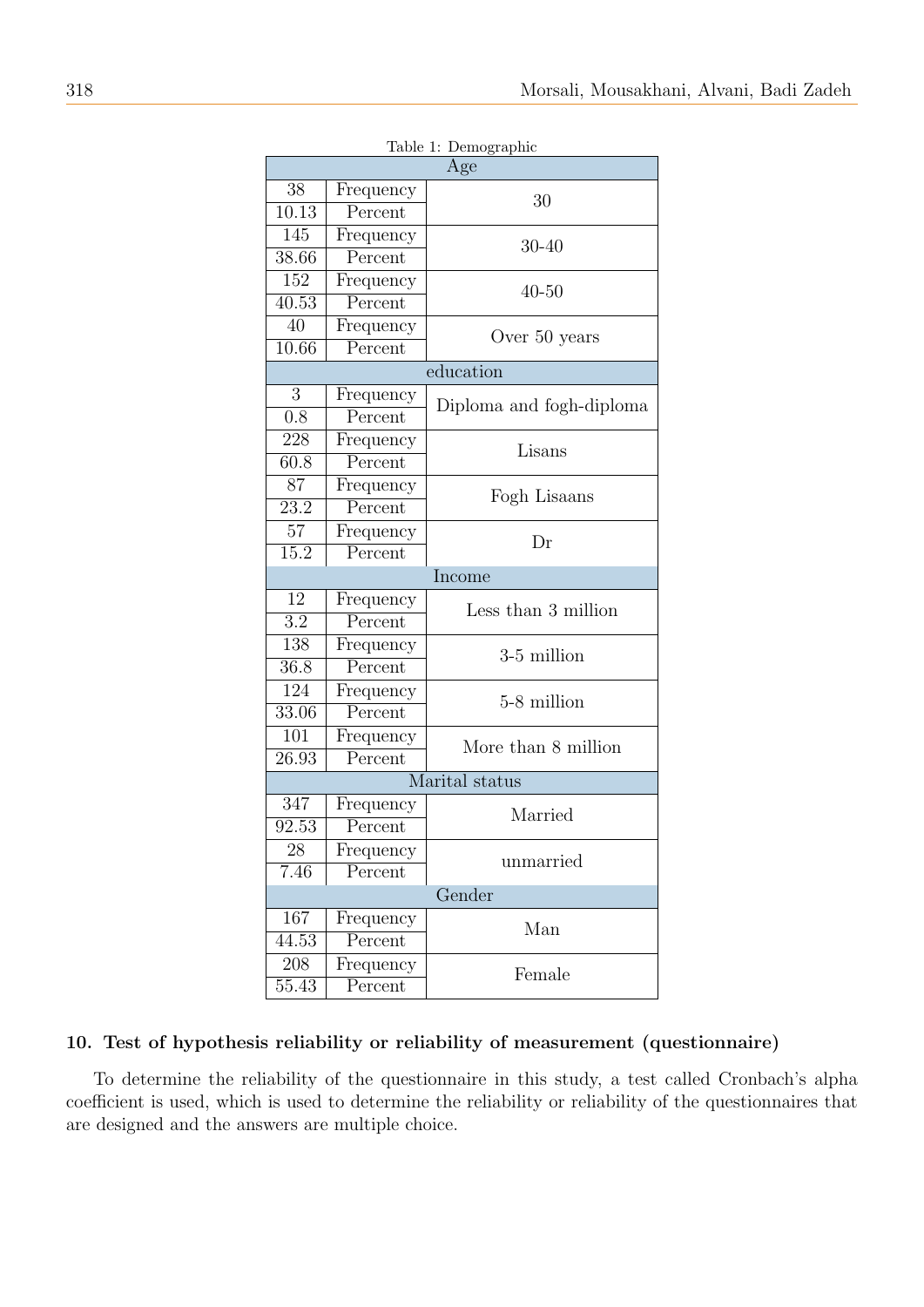| Alpha | Number of questions | Number | Dimension                        |            |
|-------|---------------------|--------|----------------------------------|------------|
| 0.81  | $1 - 4$             | 375    | Ethical dimension                |            |
| 0.77  | $5 - 8$             | 375    | Humanitarian dimension           | onsibility |
| 0.75  | $9 - 11$            | 375    | Economic dimension               |            |
| 0.83  | $12 - 15$           | 375    | Legal dimension                  |            |
| 0.73  | 16-19               | 375    | Security dimension               | resp       |
| 0.76  | 20-23               | 375    | Dimensions of individual factors |            |
| 0.76  | 24-26               | 375    | Organizational dimension         | social     |
| 0.85  | 27-29               | 375    | Task dimension                   |            |
| 0.81  | 30-32               | 375    | Environmental dimension          |            |

Table 2: Calculation of Cronbach's alpha coefficient

results show that Cronbach's alpha for the questions indicates the appropriate validity of the questionnaire. Reliability for all dimensions is acceptable and compatibility between variables is desirable.

# 11. Test hypotheses using structural equation

Examining research hypotheses and drawing conclusions about them Investigating the model of social responsibility of managers in the education system



Chi-Square=163.97, df=58, P-value=0.00000, RMSEA=0.067

Figure 2: Structural model in standard estimation mode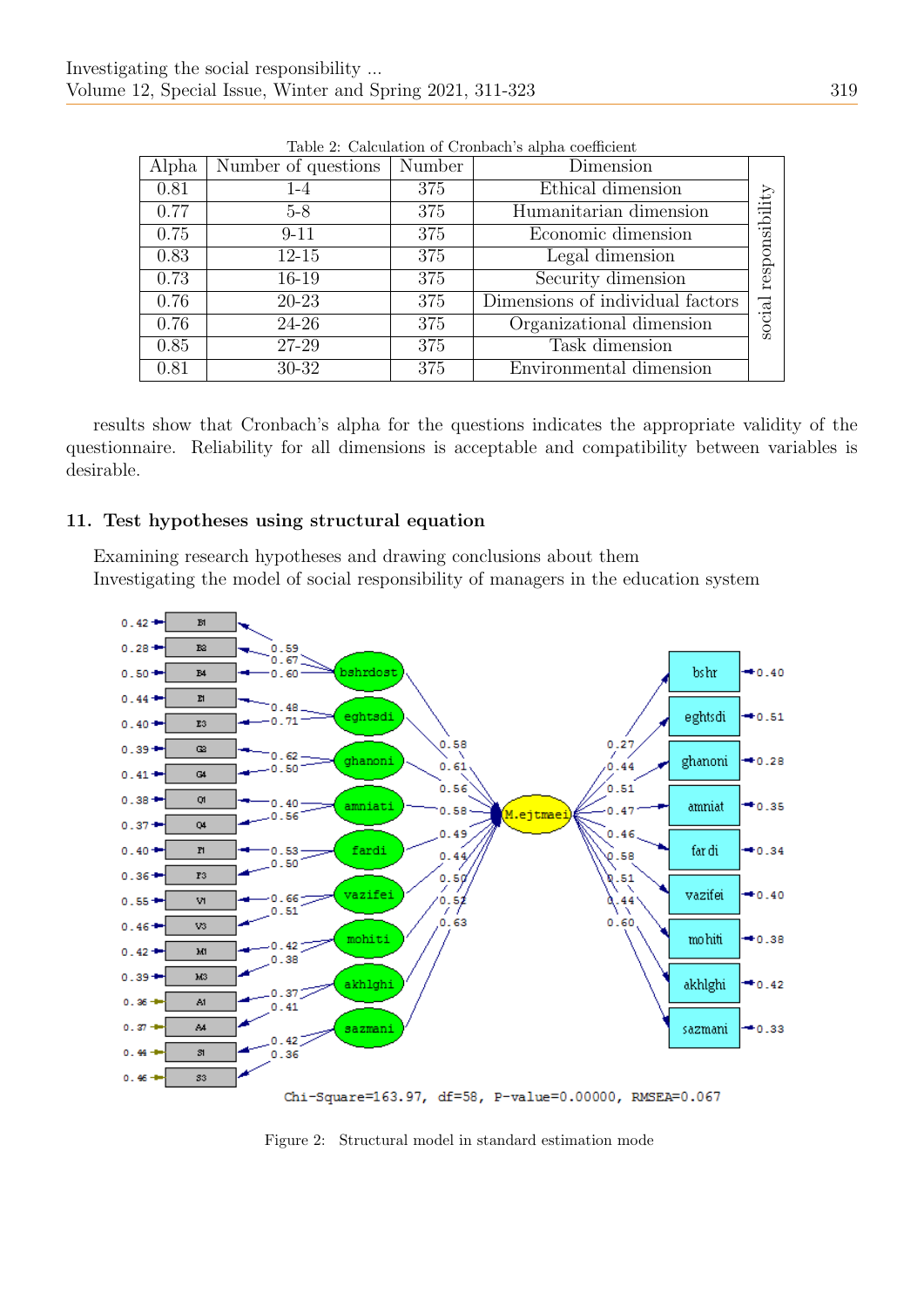

Chi-Square=163.97, df=58, P-value=0.00000, RMSEA=0.067

Figure 3: Structural model in software T-factor mode

<span id="page-9-0"></span>

| Table 3: Measurement pattern fit indicators |                                  |  |  |  |  |  |                                                        |
|---------------------------------------------|----------------------------------|--|--|--|--|--|--------------------------------------------------------|
|                                             | X2/df RMSEA RMR GFI CFI NNFI IFI |  |  |  |  |  | signs                                                  |
| 2.82                                        |                                  |  |  |  |  |  | $0.067$ $0.037$ $0.91$ $0.93$ $0.92$ $0.93$ Estimation |

$$
SRMR = \sqrt{\frac{2}{p(p+1)} \sum_{i \le j} \left[ (s_{ij} - cov_{ij}(\hat{\theta})) / (s_{ii} s_{jj}) \right]^2} \tag{1}
$$

$$
GFI = 1 - \frac{tr\left[\left\{\sum(\hat{\theta})^{-1}(S - \sum(\hat{\theta}))\right\}^2\right]}{tr\left[\left\{\sum(\hat{\theta})^{-1}S\right\}^2\right]}
$$
(2)

$$
AGFI = 1 - \frac{p(p+1)(1 - GFI)}{p(p+1) - 2q_2} \tag{3}
$$

$$
NFI = 1 - \frac{T_M}{T_I} \tag{4}
$$

$$
NNFI = 1 - \frac{(T_M/d_M) - 1}{(T_I/d_I) - 1} \tag{5}
$$

$$
RMSEA = \sqrt{max\left\{ (T_M - df_M)/(n.df_M), 0 \right\}}
$$
\n
$$
\sqrt{(1-d_1)^2 + \dots + (1-d_n)^2}
$$
\n(6)

$$
IFI = 1 - \frac{\sqrt{(1 - d_1)^2 + \dots + (1 - d_n)^2}}{\sqrt{n}} \tag{7}
$$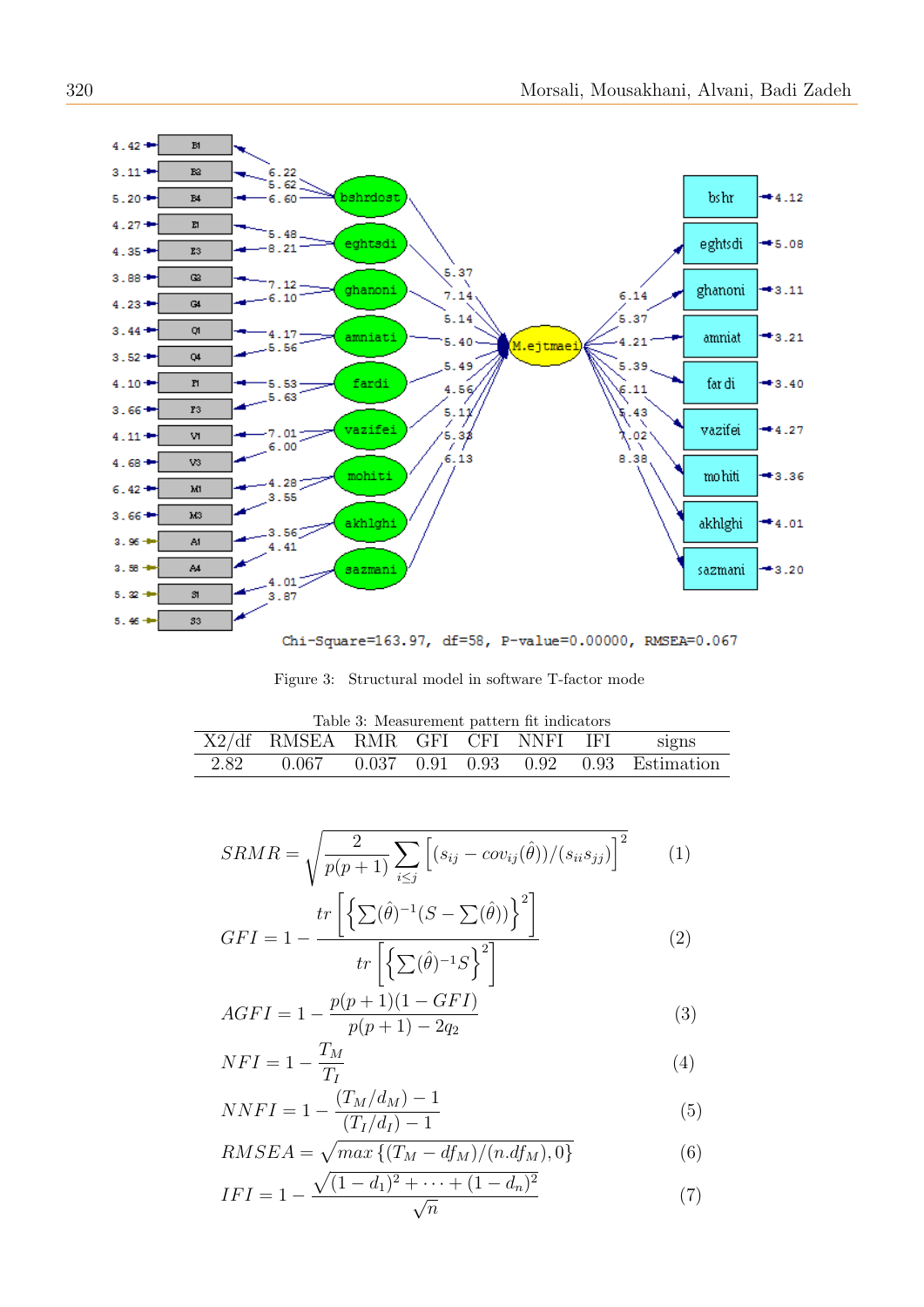Chi-square index  $(2\chi)$ : Businesses must adhere to customer orientation to enhance export performance. For instance, have the flexibility to respond to customers and prioritize customer satisfaction.

Degree of freedom (df): This indicator indicates the degree of freedom of the model and should not be less than zero.

## Chi-square ratio to degree of freedom  $(\chi^2/\text{d}f)$ :

One of the best indicators of the goodness of fit of a model is the ratio of chi-square to degree of freedom. Of course, there is no standard limit for the appropriateness of this indicator. But many thinkers believe that this index should be less than 3. Finally, the appropriateness should be done at the discretion of the researcher and based on the type of research.

P-Value Index: This index is another criterion for measuring the suitability of the model. But there is no theoretical consensus on the acceptability of this index. Some statistical thinkers believe that the rate should be less than 0.05, while some emphasize that it should be higher.

Model's mean square error index (RMSEA): This index is based on model errors and, like the Chi-square index, is a measure of model badness. Some thinkers believe that this index should be less than 0.05, while others consider less than 0.10 appropriate.

According to the results obtained in Table [3,](#page-9-0) it can be said that the research model has a good fit of real world data, ie that in general the structural equation model explains the impact of the model of social responsibility of managers in the education system is approved and

Hypothesis: The dimension of organizational components affects, Ethical dimension, Humanitarian dimension, Economic dimension, Legal dimension, Security dimension, Dimensions of individual factors, Organizational dimension, Task dimension, Environmental dimension the social responsibility of managers in the education system.d. It is meaningful.

| Test            | Standard | Table +. Tusulus of suructural equation model<br>Coefficients $T$ | Variable<br>(indepen- | Variable(dependent) |
|-----------------|----------|-------------------------------------------------------------------|-----------------------|---------------------|
| result          | coeffi-  |                                                                   | dent)                 |                     |
|                 | cients   |                                                                   |                       |                     |
| H1              | 0.63     | 6.13                                                              | Social responsibility | Organizational      |
|                 |          |                                                                   | of managers           | components          |
| $\overline{H1}$ | 0.52     | 5.33                                                              | Social responsibility | Ethical dimension   |
|                 |          |                                                                   | of managers           |                     |
| H1              | 0.58     | 5.37                                                              | Social responsibility | Humanitarian        |
|                 |          |                                                                   | of managers           | dimension           |
| H1              | 0.56     | 5.14                                                              | Social responsibility | dimen-<br>Economic  |
|                 |          |                                                                   | of managers           | sion                |
| H1              | 0.58     | 5.11                                                              | Social responsibility | Legal dimension     |
|                 |          |                                                                   | of managers           |                     |
| H1              | 0.44     | 4.56                                                              | Social responsibility | Security dimension  |
|                 |          |                                                                   | of managers           |                     |
| H1              | 0.49     | 5.49                                                              | Social responsibility | Task dimension      |
|                 |          |                                                                   | of managers           |                     |
| H1              | 0.61     | 7.14                                                              | Social responsibility | Environmental       |
|                 |          |                                                                   | of managers           | dimension           |

Table 4: Results of structural equation model

The study of the structural model shows that the standard coefficient between the variables of organizational components and social responsibility of managers in the education system is equal to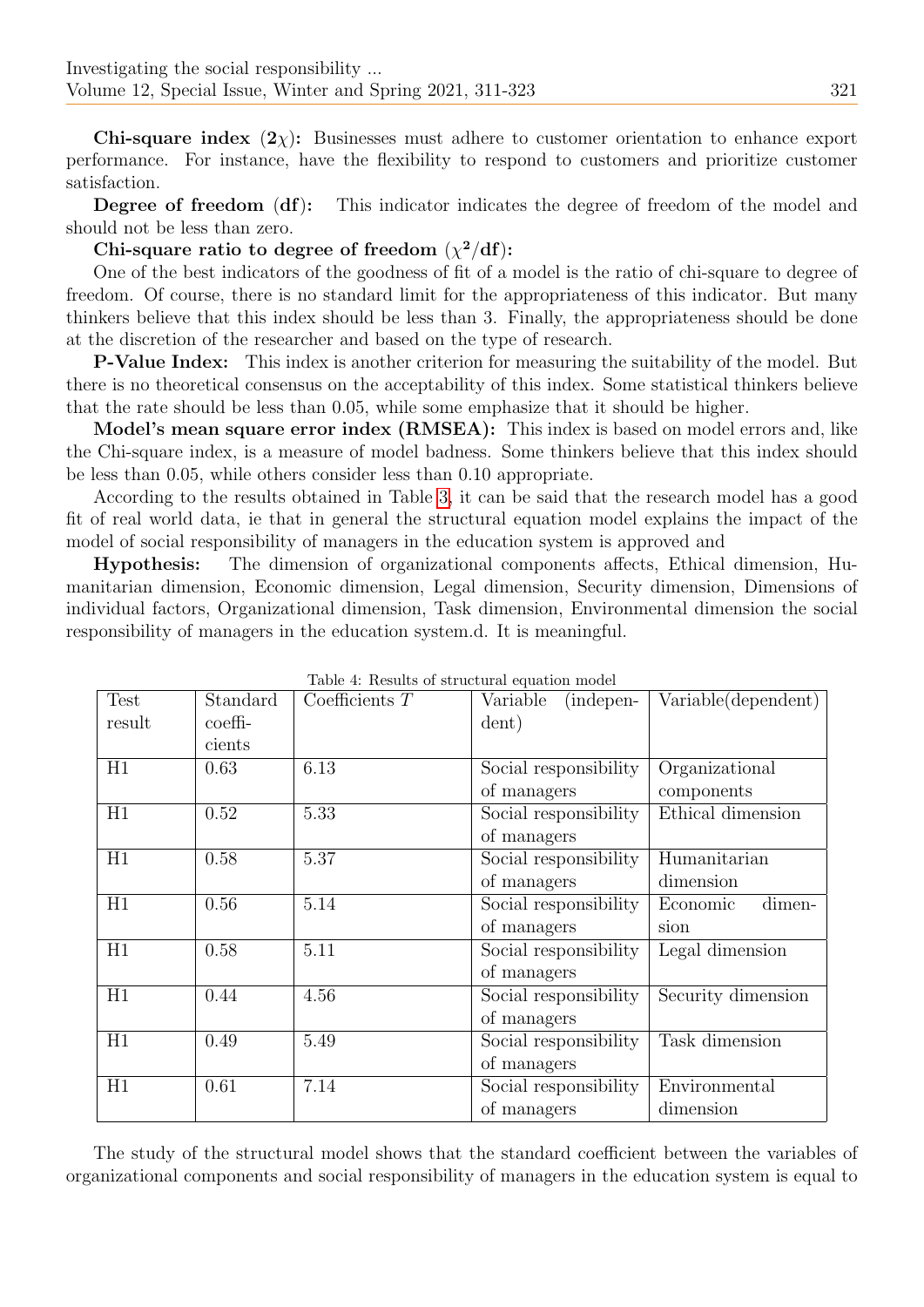$(0.63)$  and according to the obtained t  $(6.13)$  which is more than  $\pm 1.96$ .

The standard coefficient between the variables of moral dimension and social responsibility of managers in the education system is equal to  $(0.52)$  and according to the obtained t  $(5.33)$  which is more than  $\pm 1.96$ . The standard coefficient between the variables of humanitarian dimension and social responsibility of principals in the education system is equal to (0.58) and according to the obtained t  $(5.37)$  which is more than  $\pm 1.96$ .

The standard coefficient between the variables of legal dimension and social responsibility of principals in the education system is equal to (0.56) and according to the obtained t (0.56) which is more than  $\pm 1.96$ . The standard coefficient between the variables of environmental dimension and social responsibility of principals in the education system is equal to (0.58) and according to the obtained t  $(5.11)$  which is more than  $\pm 1.96$ .

The standard coefficient between the variables of duty dimension and social responsibility of principals in the education system is equal to (0.44) and according to the obtained t (4.56) which is more than  $\pm 1.96$ .

The standard coefficient between the variables of individual factors and social responsibility of managers in the education system is equal to (0.49) and according to the obtained t (5.49) which is more than  $\pm 1.96$ .

The standard coefficient between the variables of security and social responsibility of managers in the education system is equal to  $(0.58)$  and according to the obtained t  $(5.40)$  which is more than ±1.96.

The standard coefficient between the variables of economic dimension and social responsibility of managers in the education system is equal to  $(0.61)$  and according to the obtained t  $(7.14)$  which is more than  $\pm 1.96$ . H0 is rejected and H1 is confirmed, so it can be concluded that organizational components affect the social responsibility of managers in the education system, so the hypothesis is confirmed.

#### 12. Discussion and Conclusion

According to the obtained model, the following can be mentioned. In 2015, Morris et al. Conducted a study in American companies entitled "Look Who's Speaking: The Humanitarian Sense of the Organization They Believe in, or the Company's Disclosures and Advertisements." The results of this study were: : Transparency in accepting corporate social responsibility does not depend on the size (small or large) of the company, and companies must clearly reveal their humanitarian intentions, because the lack of transparency in accepting corporate social responsibility causes various doubts and lack of transparency. Employees must also be justified and trained to accept their responsibilities.

In 2015, Yin et al. Conducted a study in China entitled "Corporate Social Responsibility, Report Quality, Board Characteristics, and Corporate Social Reputation," which found that: The effects of report quality Corporate reporting and the characteristics of its board of directors have an impact on the credibility and reputation of large companies and the result was that there is a significant relationship between the quality of corporate employee reporting and the characteristics of its board of directors on the reputation of large companies. And the honesty in the activities of the board and the high quality of reports in the stakeholders of large companies show a favorable effect, which is also confirmed by the theory of legitimacy.

In 2015, Caroline and Simmonson conducted a study entitled "A Study of Social Responsibility from Awareness to Action" in 105 European companies. The results were: Understanding how organizations work in the implementation of social responsibility by its employees, in this article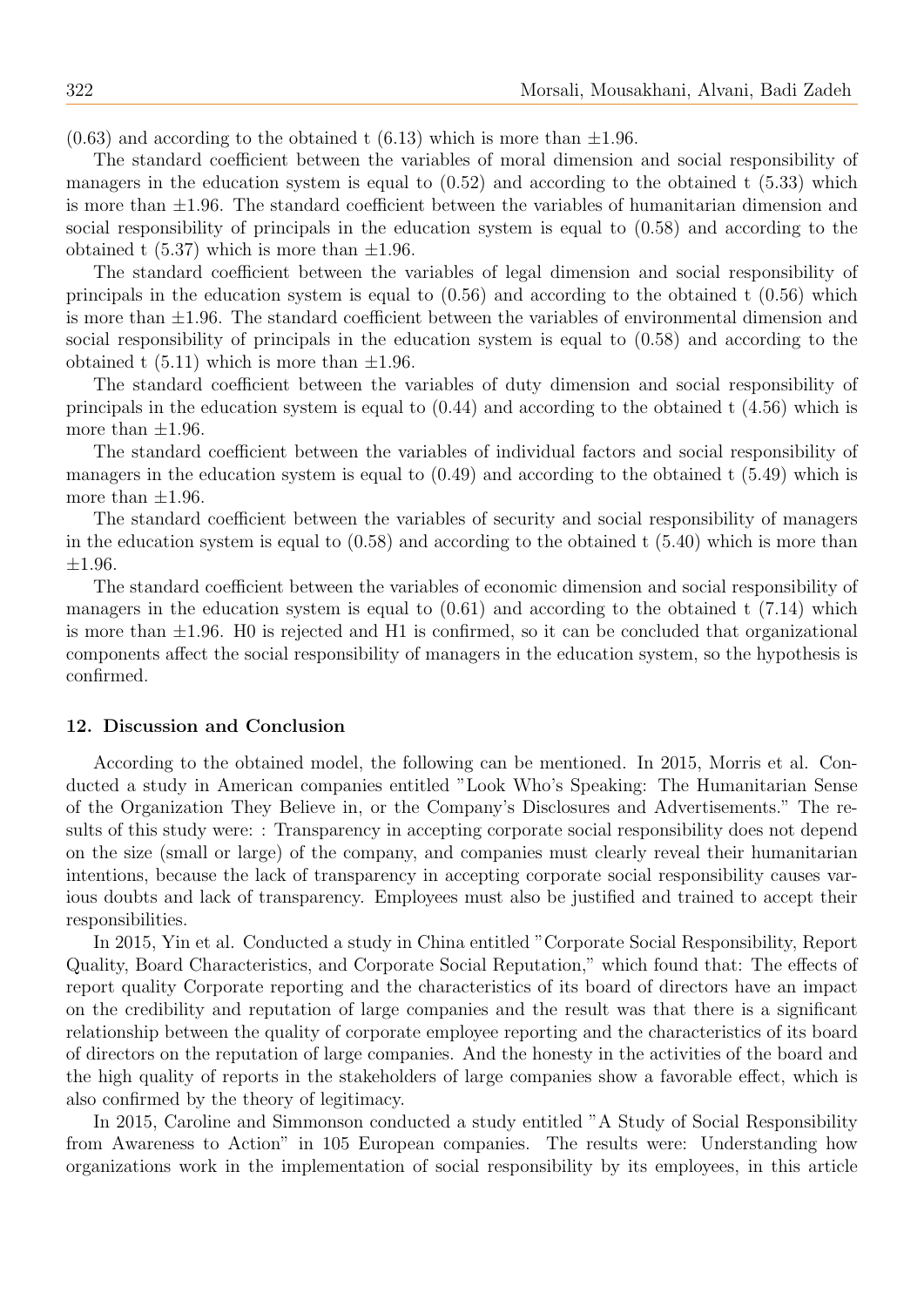They examined companies with different organizational structures with different sizes and at different times. These findings indicate the effectiveness of providing social responsibility reports in the performance of employees' social duties in the face of environmental concerns, waste management, energy efficiency and staff development, cooperation with charities, although some companies as a slogan They look at it, but given the frameworks provided by the International Voluntary Report, overall positive results can be seen worldwide.

In 2015, Fadila et al. Conducted a study entitled "Implementation of Social Responsibility Programs" in Pakistani Companies, which showed that the implementation of social responsibility by the company among employees with maximum acceptance and approval, especially from women. Encountered and there is a positive relationship between employee behavior and their performance and behavior.

In 2007, a study entitled "Organizational Social Responsibility and Employee Acceptance and Commitment" was conducted by the British Industries Organization. The results were: Commitment and acceptance of employee social responsibility in organizations whose leaders They both act ethically in accepting social responsibility and encourage the management of the organization with ethical methods to take the lead in accepting social responsibility.

A set of factors is effective in social responsibility. According to the obtained model, 9 factors have been identified. Among the influential factors are economic, moral, and duty dimensions. Factors such as security can have a great impact according to The conditions of organizations to play by using the identified dimensions can provide better conditions to increase productivity Factors such as correctness and honesty in behavior, conscientiousness, adherence to ethical principles, job satisfaction, sense of security, value and ethical policies, Existence of supportive infrastructures in the country for scientific experts in the field of social responsibility, cultural values governing the society, including social responsibility in performance evaluation indicators, supporting creative plans and ideas in the field of social responsibility, promotion system. The basis of the principle of meritocracy, the system of reward and appreciation and punishment, the existence of an ethical charter of education managers, etc. can be achieved through a quantitative framework of the model that is specific to the organization to achieve the desired results for use by managers and officials .

#### References

- [1] M. Abbasi and T. Feizi , Ethical Organizations and Its Impact on the Social Responsibility of the Organization Studied by the Headquarters of the Ministry of Jihad for Agriculture.
- [2] M. Alvani and M. Shlouiri , Public Affairs Management, Higher Institute of Management Education and Research and Planning, (1998).
- [3] M. Alvani, Government Policy Making and Determination, Organization for the Study and Compilation of Humanities Books 2000, Position.
- [4] M. Alvani, and S.A.R. Ghasemi, Management and Social Responsibilities of the Organization, Public Management Training Center.
- [5] E. Amiri Moghadam, et al., Identifying and Prioritizing Factors Affecting Responsibility, Second International Conference on Management, Challenges and Solutions, (2013), 2,1,98-107.
- K. Ashtarian, Introduction to Cultural Policy, Sociologists of Tehran, (2012).
- [7] A. Badizadeh, and N. Morsali , Identifying and prioritizing the factors affecting the social responsibility of Sama school principals, The First National Conference on Social Responsibility, Today's Need for Development Tomorrow, (2018).
- [8] Th. Bredgaard, Corporate Social Responsibility between public policy and enterprise policy, Centre forLabour Market Research, Alborg University, Dec (2003).
- [9] L. Behtoui, Participation and Responsibility, Moallem Publications, (2003).
- [10] A. Carroll , Three-Dimensional Conceptual Model of Corporate Performance, The Academy of Management,2015,4,4, 497-505.